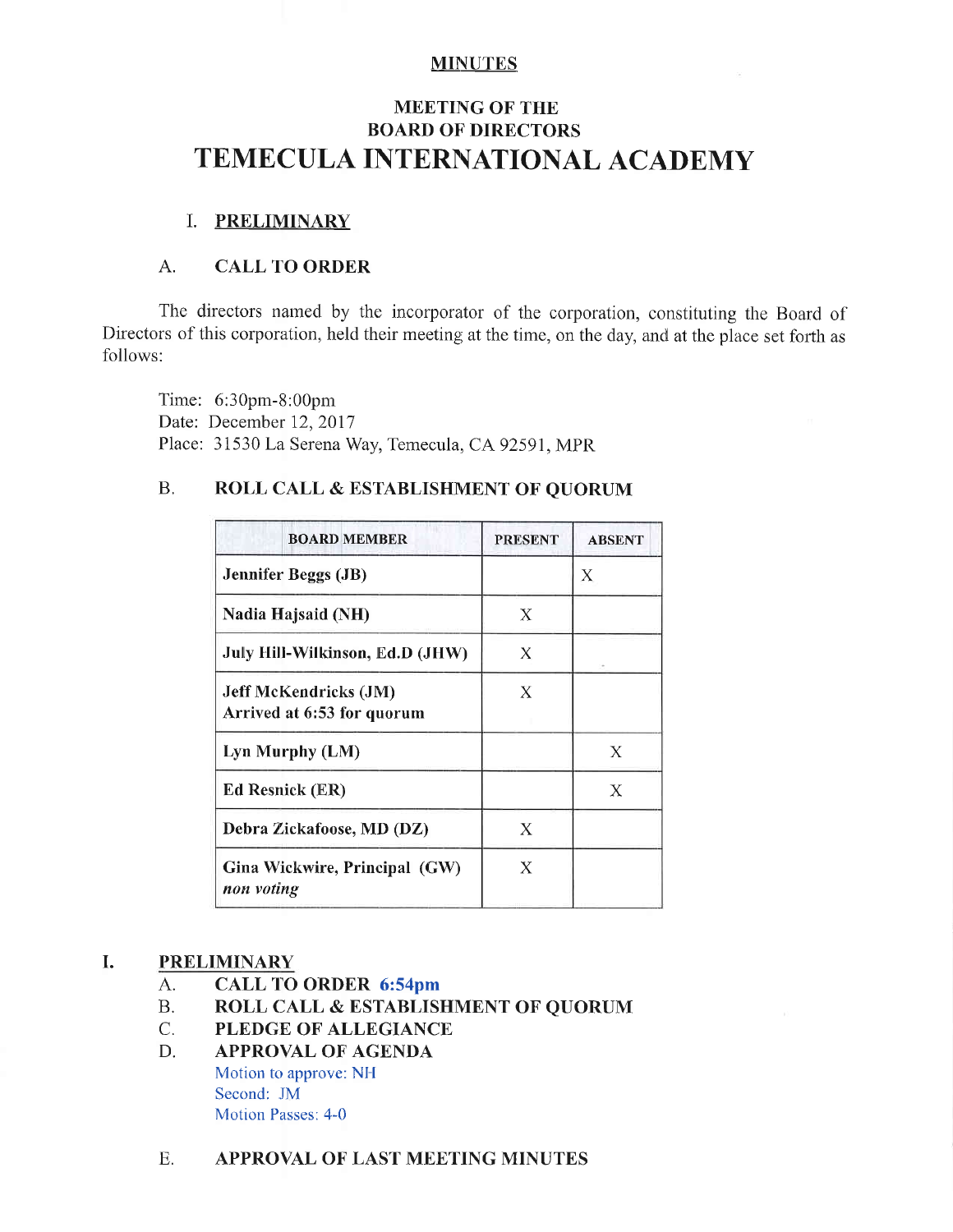November 1, 2017 Novernber 28,2017

Motion to approve: JHW Second: NH Motion Passes: 4-0

# II. RECESS TO EXECUTIVE (CLOSED) SESSION 6:40PM

With respect to every item of business to be discussed in closed session pursuant to Sections 54956.8:

The Board shall publicly report any action taken in closed session and the vote or abstention on that action of every member present.

- A. STUDENT DISCIPLINARY ACTIONS -none
- B. PUBLIC EMPLOYEE DISCIPLINE/DISMISSAL/RELEASE/COMPLAINT -none
- C. PUBLIC EMPLOYEE EMPLOYMENT/APPOINTMENT-none
- D. CONFERENCE WITH LEGAL COUNSEL-none
- E. PUBLIC EMPLOYEE PERFORMANCE EVALUATION PROCESS-none

### REPORT OF ACTION(S) TAKEN IN CLOSED SESSION RECONVENE OPEN SESSION

#### III. COMMUNICATIONS

## A. ORAL COMMUNICATIONS 6:45 PM No parent comments

**ORAL COMMUNICATIONS:** Non-agenda items: no individual presentation shall be for more than three  $(3)$  minutes and the <u>total time for this purpose shall not</u> exceed fifteen (15) minutes. Ordinarily, Board members will not respond to presentations and no action can be taken due to California's public meeting laws. However, the Board may give direction to staff following a presentation

#### **CONSENT ITEMS** IV.

All matters listed under the consent agenda are considered by the Board to be routine and will be approved/enacted by the Board in one motion in the form listed below. Unless specifically requested by a Board member or a member of the public to be removed from the Consent Agenda for discussion, there will be limited or no discussion of these items prior to the Board votes on them. The President recommends approval of all items on the consent agenda.

A. None

# V. ITEMS SCHEDULED FOR DISCUSSION, UPDATE AND/OR ACTION

- A. PRESENTATION Ms. L Strachan Kindergarten updates Postponed until January
- B. PRESENTATION, DISCUSSION and APPROVAL TIA FIRST INTERIM BUDGET and SACS - J Arndt. SavantCo

budget review, updates, grant breakdown, RCOE/Galaxy reporting Adopted action: Board reviewed, discussed and approved lst interim budget, and all